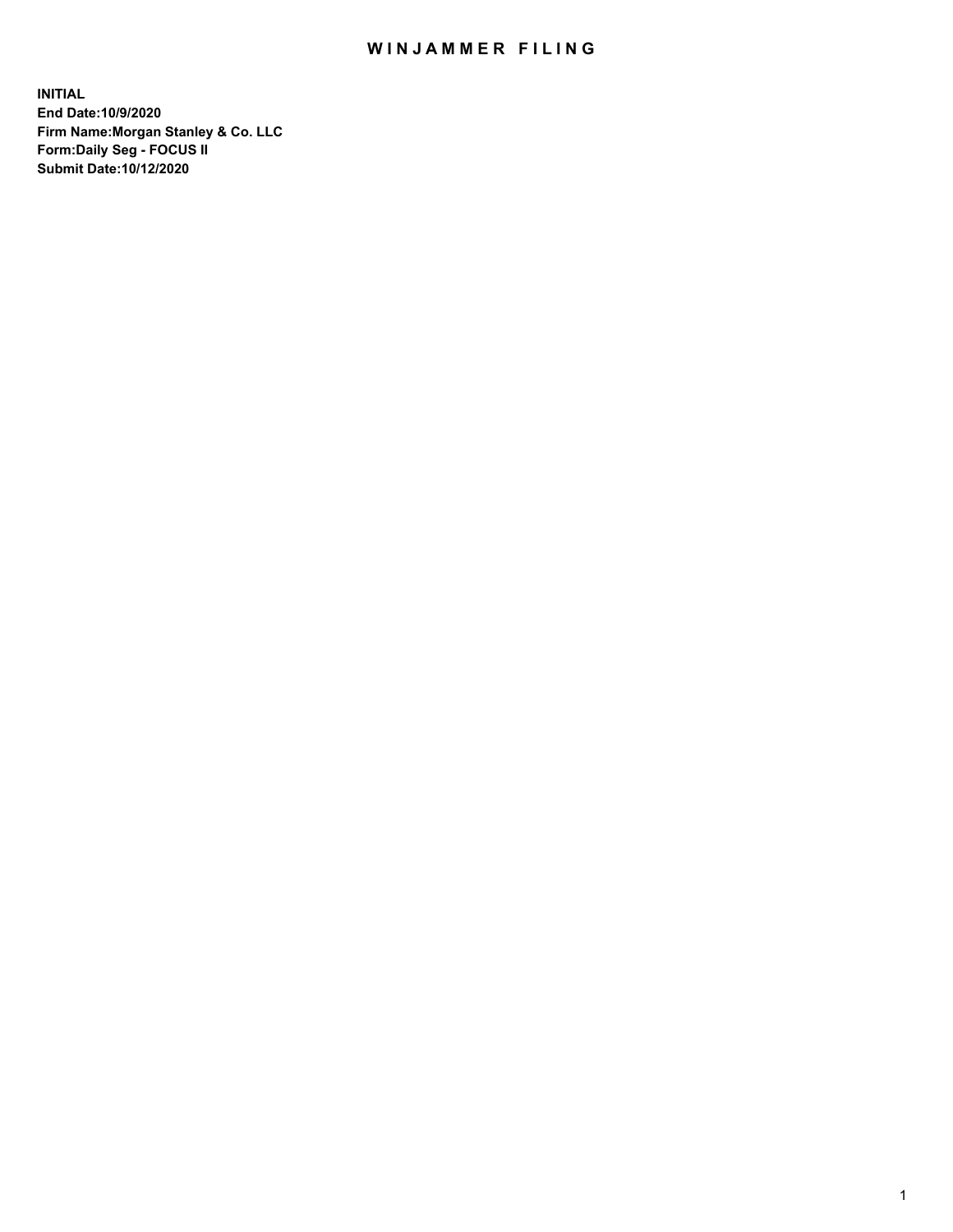**INITIAL End Date:10/9/2020 Firm Name:Morgan Stanley & Co. LLC Form:Daily Seg - FOCUS II Submit Date:10/12/2020 Daily Segregation - Cover Page**

| Name of Company                                                                                                                                                                                                                                                                                                                | Morgan Stanley & Co. LLC                               |
|--------------------------------------------------------------------------------------------------------------------------------------------------------------------------------------------------------------------------------------------------------------------------------------------------------------------------------|--------------------------------------------------------|
| <b>Contact Name</b>                                                                                                                                                                                                                                                                                                            | <b>Ikram Shah</b>                                      |
| <b>Contact Phone Number</b>                                                                                                                                                                                                                                                                                                    | 212-276-0963                                           |
| <b>Contact Email Address</b>                                                                                                                                                                                                                                                                                                   | Ikram.shah@morganstanley.com                           |
| FCM's Customer Segregated Funds Residual Interest Target (choose one):<br>a. Minimum dollar amount: ; or<br>b. Minimum percentage of customer segregated funds required:% ; or<br>c. Dollar amount range between: and; or<br>d. Percentage range of customer segregated funds required between:% and%.                         | 235,000,000<br><u>0</u><br>0 Q<br>0 Q                  |
| FCM's Customer Secured Amount Funds Residual Interest Target (choose one):<br>a. Minimum dollar amount: ; or<br>b. Minimum percentage of customer secured funds required:% ; or<br>c. Dollar amount range between: and; or<br>d. Percentage range of customer secured funds required between:% and%.                           | 140,000,000<br><u>0</u><br><u>00</u><br>0 <sub>0</sub> |
| FCM's Cleared Swaps Customer Collateral Residual Interest Target (choose one):<br>a. Minimum dollar amount: ; or<br>b. Minimum percentage of cleared swaps customer collateral required:% ; or<br>c. Dollar amount range between: and; or<br>d. Percentage range of cleared swaps customer collateral required between:% and%. | 92,000,000<br><u>0</u><br>0 Q<br>00                    |

Attach supporting documents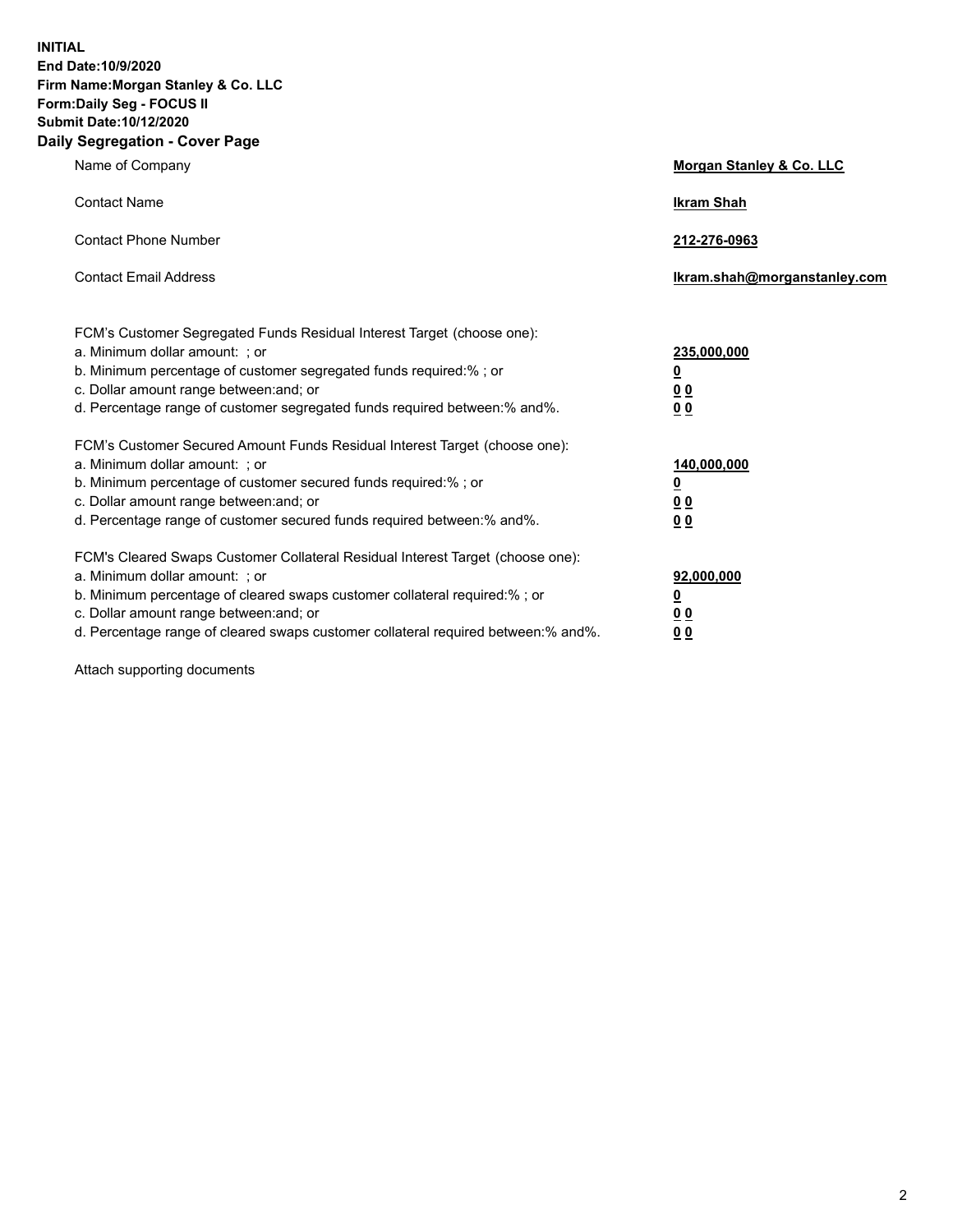## **INITIAL End Date:10/9/2020 Firm Name:Morgan Stanley & Co. LLC Form:Daily Seg - FOCUS II Submit Date:10/12/2020**

## **Daily Segregation - Secured Amounts**

Foreign Futures and Foreign Options Secured Amounts Amount required to be set aside pursuant to law, rule or regulation of a foreign government or a rule of a self-regulatory organization authorized thereunder 1. Net ledger balance - Foreign Futures and Foreign Option Trading - All Customers A. Cash **4,275,860,779** [7315] B. Securities (at market) **2,842,055,221** [7317] 2. Net unrealized profit (loss) in open futures contracts traded on a foreign board of trade **451,628,161** [7325] 3. Exchange traded options a. Market value of open option contracts purchased on a foreign board of trade **10,337,672** [7335] b. Market value of open contracts granted (sold) on a foreign board of trade **-15,937,294** [7337] 4. Net equity (deficit) (add lines 1. 2. and 3.) **7,563,944,539** [7345] 5. Account liquidating to a deficit and account with a debit balances - gross amount **29,111,911** [7351] Less: amount offset by customer owned securities **-28,220,932** [7352] **890,979** [7354] 6. Amount required to be set aside as the secured amount - Net Liquidating Equity Method (add lines 4 and 5) 7. Greater of amount required to be set aside pursuant to foreign jurisdiction (above) or line 6. FUNDS DEPOSITED IN SEPARATE REGULATION 30.7 ACCOUNTS 1. Cash in banks A. Banks located in the United States **375,376,605** [7500] B. Other banks qualified under Regulation 30.7 **685,289,733** [7520] **1,060,666,338** 2. Securities A. In safekeeping with banks located in the United States **617,498,519** [7540] B. In safekeeping with other banks qualified under Regulation 30.7 **31,266,307** [7560] **648,764,826** 3. Equities with registered futures commission merchants A. Cash **25,197,690** [7580] B. Securities **0** [7590] C. Unrealized gain (loss) on open futures contracts **-606,625** [7600] D. Value of long option contracts **0** [7610] E. Value of short option contracts **0** [7615] **24,591,065** [7620] 4. Amounts held by clearing organizations of foreign boards of trade A. Cash **0** [7640] B. Securities **0** [7650] C. Amount due to (from) clearing organization - daily variation **0** [7660] D. Value of long option contracts **0** [7670] E. Value of short option contracts **0** [7675] **0** [7680] 5. Amounts held by members of foreign boards of trade A. Cash **3,405,761,215** [7700] B. Securities **2,193,290,395** [7710] C. Unrealized gain (loss) on open futures contracts **452,234,786** [7720] D. Value of long option contracts **10,337,672** [7730] E. Value of short option contracts **-15,937,294** [7735] **6,045,686,774** 6. Amounts with other depositories designated by a foreign board of trade **0** [7760] 7. Segregated funds on hand **0** [7765] 8. Total funds in separate section 30.7 accounts **7,779,709,003** [7770] 9. Excess (deficiency) Set Aside for Secured Amount (subtract line 7 Secured Statement

- Page 1 from Line 8) 10. Management Target Amount for Excess funds in separate section 30.7 accounts **140,000,000** [7780]
- 11. Excess (deficiency) funds in separate 30.7 accounts over (under) Management Target **74,873,485** [7785]

**0** [7305]

**7,564,835,518** [7355]

## **7,564,835,518** [7360]

[7530]

[7570]

[7740] **214,873,485** [7380]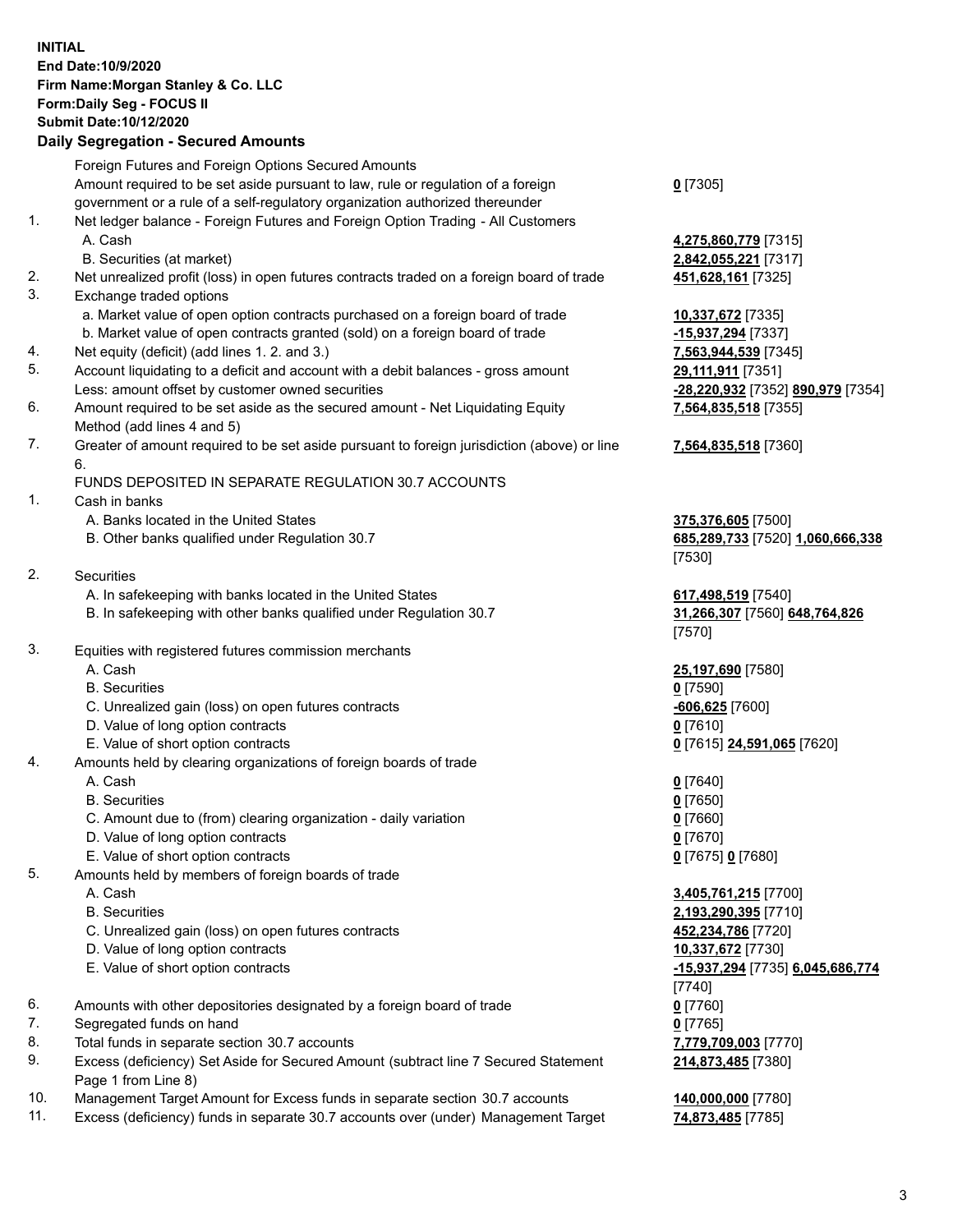**INITIAL End Date:10/9/2020 Firm Name:Morgan Stanley & Co. LLC Form:Daily Seg - FOCUS II Submit Date:10/12/2020 Daily Segregation - Segregation Statement** SEGREGATION REQUIREMENTS(Section 4d(2) of the CEAct) 1. Net ledger balance A. Cash **16,454,837,549** [7010] B. Securities (at market) **8,602,606,355** [7020] 2. Net unrealized profit (loss) in open futures contracts traded on a contract market **702,369,010** [7030] 3. Exchange traded options A. Add market value of open option contracts purchased on a contract market **426,760,966** [7032] B. Deduct market value of open option contracts granted (sold) on a contract market **-363,435,767** [7033] 4. Net equity (deficit) (add lines 1, 2 and 3) **25,823,138,113** [7040] 5. Accounts liquidating to a deficit and accounts with debit balances - gross amount **280,938,646** [7045] Less: amount offset by customer securities **-278,039,042** [7047] **2,899,604** [7050] 6. Amount required to be segregated (add lines 4 and 5) **25,826,037,717** [7060] FUNDS IN SEGREGATED ACCOUNTS 7. Deposited in segregated funds bank accounts A. Cash **4,308,186,165** [7070] B. Securities representing investments of customers' funds (at market) **0** [7080] C. Securities held for particular customers or option customers in lieu of cash (at market) **1,120,905,083** [7090] 8. Margins on deposit with derivatives clearing organizations of contract markets A. Cash **12,941,487,196** [7100] B. Securities representing investments of customers' funds (at market) **0** [7110] C. Securities held for particular customers or option customers in lieu of cash (at market) **7,481,701,272** [7120] 9. Net settlement from (to) derivatives clearing organizations of contract markets **283,409,220** [7130] 10. Exchange traded options A. Value of open long option contracts **426,760,966** [7132] B. Value of open short option contracts **and the set of our original contracts -363,435,767** [7133] 11. Net equities with other FCMs A. Net liquidating equity **11,117,997** [7140] B. Securities representing investments of customers' funds (at market) **0** [7160] C. Securities held for particular customers or option customers in lieu of cash (at market) **0** [7170] 12. Segregated funds on hand **0** [7150] 13. Total amount in segregation (add lines 7 through 12) **26,210,132,132** [7180] 14. Excess (deficiency) funds in segregation (subtract line 6 from line 13) **384,094,415** [7190] 15. Management Target Amount for Excess funds in segregation **235,000,000** [7194]

16. Excess (deficiency) funds in segregation over (under) Management Target Amount Excess

**149,094,415** [7198]